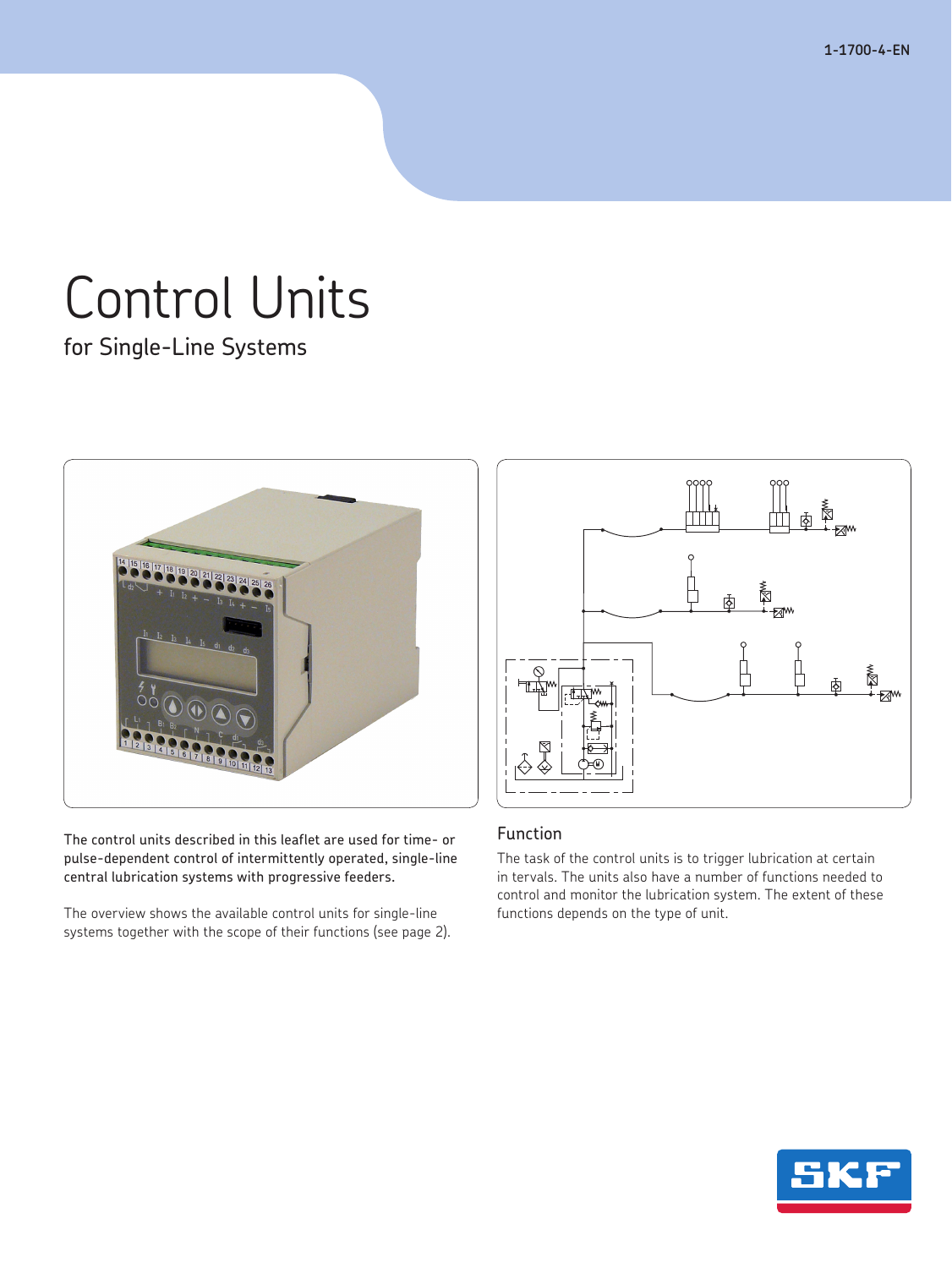|                    | Overview of control units for single-line systems                                                                                                                                                 |
|--------------------|---------------------------------------------------------------------------------------------------------------------------------------------------------------------------------------------------|
| <b>Designation</b> | <b>Brief description</b>                                                                                                                                                                          |
| <b>E/XZT2A02</b>   | Pulse generator/counter with adjustable interval time,<br>interval time extension, monitoring of pressure build-up and<br>relief as well as lubricant level monitoring                            |
| <b>E/XZT2A05</b>   | Pulse generator/counter with adjustable interval time,<br>interval time extension, monitoring of pressure build-up,<br>pulse monitoring and lubricant level monitoring                            |
| <b>E/XZT2A07</b>   | Pulse generator/counter with adjustable interval time,<br>interval time extension, monitoring of pressure build-up,<br>lubricant level monitoring and early warning of critical lubricant levels  |
| IGZ36-20           | Pulse generator/counter with adjustable interval time, monitoring of<br>pressure build-up and relief as well as adjustable delay time                                                             |
| IGZ36-20-S6        | Like the IGZ36-20, lubricantlevel monitoring with NC contact<br>(wire break monitoring)                                                                                                           |
| IGZ38-30           | Pulse generator/counter with adjustable interval time and monitoring of<br>pressure build-up, lubricant-level monitoring with NC contact<br>(wire break monitoring)                               |
| IGZ38-30-S1        | Like the IGZ38-30, lubricantlevel monitoring with NO contact                                                                                                                                      |
| IGZ51-20-S3        | Pulse generator/counter with adjustable interval time,<br>interval time extension, monitoring of pressure build-up and relief,<br>adjustable delay time as well as activable power-failure memory |
|                    | Our control units conform to the generally applicable standards.                                                                                                                                  |

With all the units listed it is possible to opt for NC or NO contacts for each individual input.

# The lubrication cycle

A lubrication cycle consists of the contact time (lubrication routine) and the interval time (TP).

# The interval time

The interval time is the time between two contact times. The length of the interval can basically be set in two ways, thus resulting in two different modes of operation (BA) for the control units (pulse generator and pulse counter). The mode of operation can be set on the unit by hand.

# Interval time extension

With some units it is possible to use input I3 to stop and enable the interval routine in the pulse-generator mode. The interval routine remains interrupted while the power is on.

# Pulse generator mode

In this mode the length of the interval is determined by the unit itself in as much as the unit starts a contact time at the intervals specified by the operator.

# Pulse counter mode

In this mode the interval time is determined by the machine, which sends pulses to the control unit while it is in operation. The pulses received via the machine contact (MK or MKPV) are counted by the control unit and lubrication triggered after a preset number of pulses. The number of pulses to be counted can be specified by the operator.

# Pulse monitoring

In the case of units with pulse monitoring (in the pulse counter mode only) not only the machine contact, MK or MKPV, but also a second machine contact (MKUe) is used. Both inputs are alternately queried. If no pulse is received via contact MKUe between two pulses arriving at contact MK/MKPV, a fault signal is emitted.

# The contact time

After completion of the interval time, the control unit initiates the lubrication routine, which is also called the contact time. The contact time consists of the monitoring time (TU) and the pump delay time (TN).

# Monitoring of pressure build-up

In the course of the contact time the pump motor is started to begin with, which builds up the pressure required for lubrication. This procedure is monitored by a pressure switch (DS). The respective pressure has to build up within the monitoring time, as otherwise the pump will switch off and a fault signal will be emitted.

Pressure build-up monitoring can be dispensed with by jumping terminals "+" and I2. In that case, the unit works with a contact time that is the same as the pump delay time.

# Monitoring time TU

The monitoring time is a time window for the pressure build-up by the pump. If the necessary pressure is reached within the monitoring time, the latter is terminated. The pump delay time is then started.

As a rule, the monitoring time is fixed and cannot be changed by the operator

# Pump delay time

The pump delay time is a period of time in which the pump continues running after the necessary pressure is reached in the lubricant lines. This takes place in order to reliably supply lubricant to all the lube points in very large central lubrication systems.

# Pump runtime limitation

The pump runtime (TL) is basically limited by the monitoring time.

# Monitoring of pressure relief

Pressure relief is monitored by some units with the help of a second pressure switch (DS2) that is queried at the end of the interval time. If the pressure switch has not yet closed or opened by this point in time, a fault signal is emitted.

# Monitoring of lubricant level

The control unit uses a level switch (WS) to monitor not only the pressure build-up but also the level of lubricant in the reservoir. This switch can either be an NC or NO contact, which has to be taken into account when selecting a control unit.

As soon as the reservoir drops below the minimum level the sequence of functions in the lubrication system is stopped and a fault signal emitted.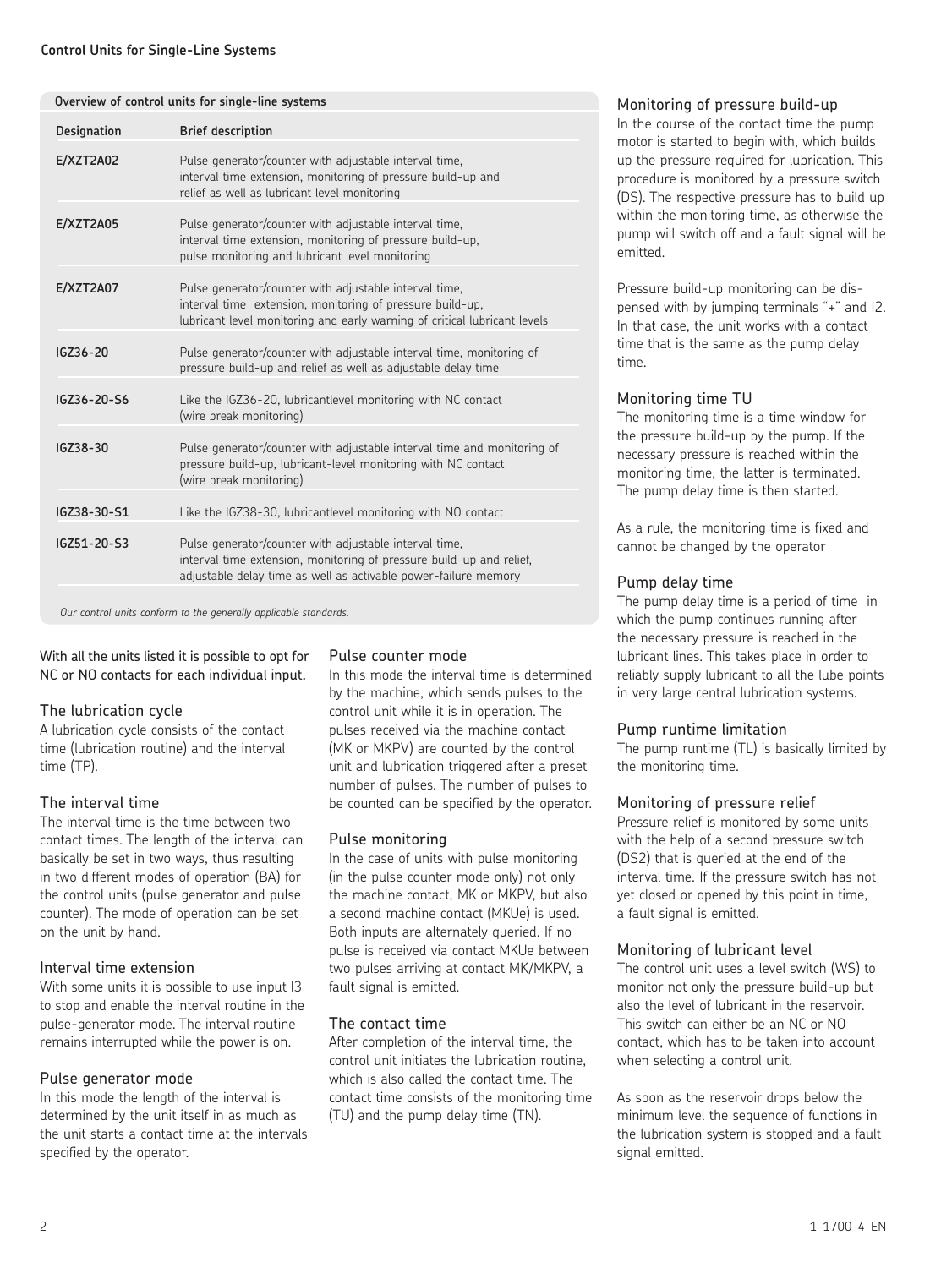If the level switch is the NC type, the signal cables leading to the level switch are monitored at the same time for wire breaks.

# Early warning of critical lubricant level

Some units in this group are outfitted with an early lubricant level warning. If the level of lubricant in the reservoir drops to "Reserve", the early warning contact of the level switch (WS\_V) opens. Relay d3 picks up and signals an early warning; the remaining functions are not influenced, i.e. the unit remains in operating readiness and the sequence of functions continues.

## Automatic lubricant topping-up

Two lubricant level switches (WS\_L and WS H) can be connected to some units in order to control the automatic topping up of lubricant. If the level of lubricant in the reservoir drops below the minimum level, relay d3 actuates a valve or a pump that keeps on topping up new lubricant until the maximum level is reached. If the automatic topping up of lubricant should happen to fail, i.e. the lubricant drops below the critical level for an extended period of time, a fault signal is emitted.

## Power-failure memory (EEPROM)

If the power for the control unit is interrupted, the power-failure memory stores important data like the remaining interval time or error messages. That means, depending on the type of unit, that the functional sequence can be continued and no messages will be lost the next time the unit is powered up.

# **Operation**

#### Powering up

The unit is powered up by switching on the operating voltage. If the proper voltage is applied, the green power LED will light up.

The power must be switched on and off abruptly.

# Prelubrication

Prelubrication is triggered every time the unit is switched on (exception: units with a power-failure memory). The pump motor is switched on and fault signal relay d2 is energized. Prelubrication proceeds like a normal contact time.

#### Interval time

After prelubrication is completed relay d1 is

deenergized, which in turn switches off the motor. The value set for the interval time is then read and the interval routine started. In the further sequence of operations the contact time and interval alternate with each other in constant order.

## Contact time (lubrication routine)

The contact time is started after the interval time elapses. It is comprised of the time until the pressure builds up and the delay time. When the contact time begins relay d1 is energized, thus switching on the pump motor. As soon as the requisite pressure is reached the monitoring time is terminated and the pump delay time started. A new interval time begins at the end of the delay time.

## Relay d2 in normal operation

When the power is on and there are no malfunctions, relay d2 is always energized.

## Intermediate lubrication

Intermediate lubrication can be triggered by briefly pressing the  $\odot$  button during the interval. Intermediate lubrication follows the same routine as that of normal contact time.

## Switching off

The unit is switched off by disconnecting it from the power.

#### Recovery time

After the unit is switched off it has to remain off for a certain amount of time so that all the internal voltages are allowed to decay.

#### Changing parameters and the mode of operation

A change in the mode of operation does not take effect until the unit has been switched off and then on again. A change in parameters like, for instance, the interval time, takes effect when the next interval begins.

# **Fault displays**

In the event of a fault, the red fault LED lights up and the symbol for the respective input flashes on the display.

#### No pressure build-up

The monitoring time starts when a contact time begins. If pressure switch DS does not respond within this time, relays d1 and d2 are de-energized, which switches off the

pump's motor and makes the fault LED light up. At the same time, the symbol for the DS input flashes on the display.

## No pressure relief

With some units the pressure relief is monitored by a second pressure switch (DS2). The sensor is queried at the end of an interval time. If the query shows that no pressure has been relieved, the sequence of functions is stopped and a fault signal emitted. The symbol for the DS2 input flashes on the display.

## Early warning of critical lubricant level

In the case of units that signal an early warning if the level of lubricant in the reservoir drops to "Reserve", relay d3 is energized, as a result of which a connected warning light goes on. The sequence of functions is not influenced by that, i.e. the control unit remains in operating readiness and the functional sequence continues.

# Low lubricant level

If the level of lubricant in the reservoir drops too far, level switch WS closes or opens, which leads to an interruption of the respective functional sequence. Relays d1 and d2 are de-energized and the fault LED lights up. At the same time, the symbol for the WS input flashes on the display.

#### Failure of automatic lubricant topping up

In the case of units that automatically top up lubricant a fault signal is issued if the lubricant drops below the minimum level for an extended period of time. Relay d2 is de-energized, the fault LED lights up and the symbol for input WS\_L flashes on the display. The sequence of functions is stopped.

#### No MK pulses

In the case of units with pulse monitoring (in the pulse counter mode only) the machine contacts MK and/or MKPV and MKUe are mutually queried. If no pulse is received at contact MKUe between two pulses arriving at contact MK/MKPV, a fault signal is emitted and the symbol for input MKUe flashes on the display.

In the opposite case, the symbol for the MK/MKPV input flashes if no pulse arrives at contact MK/MKPV between two pulses at contact MKUe.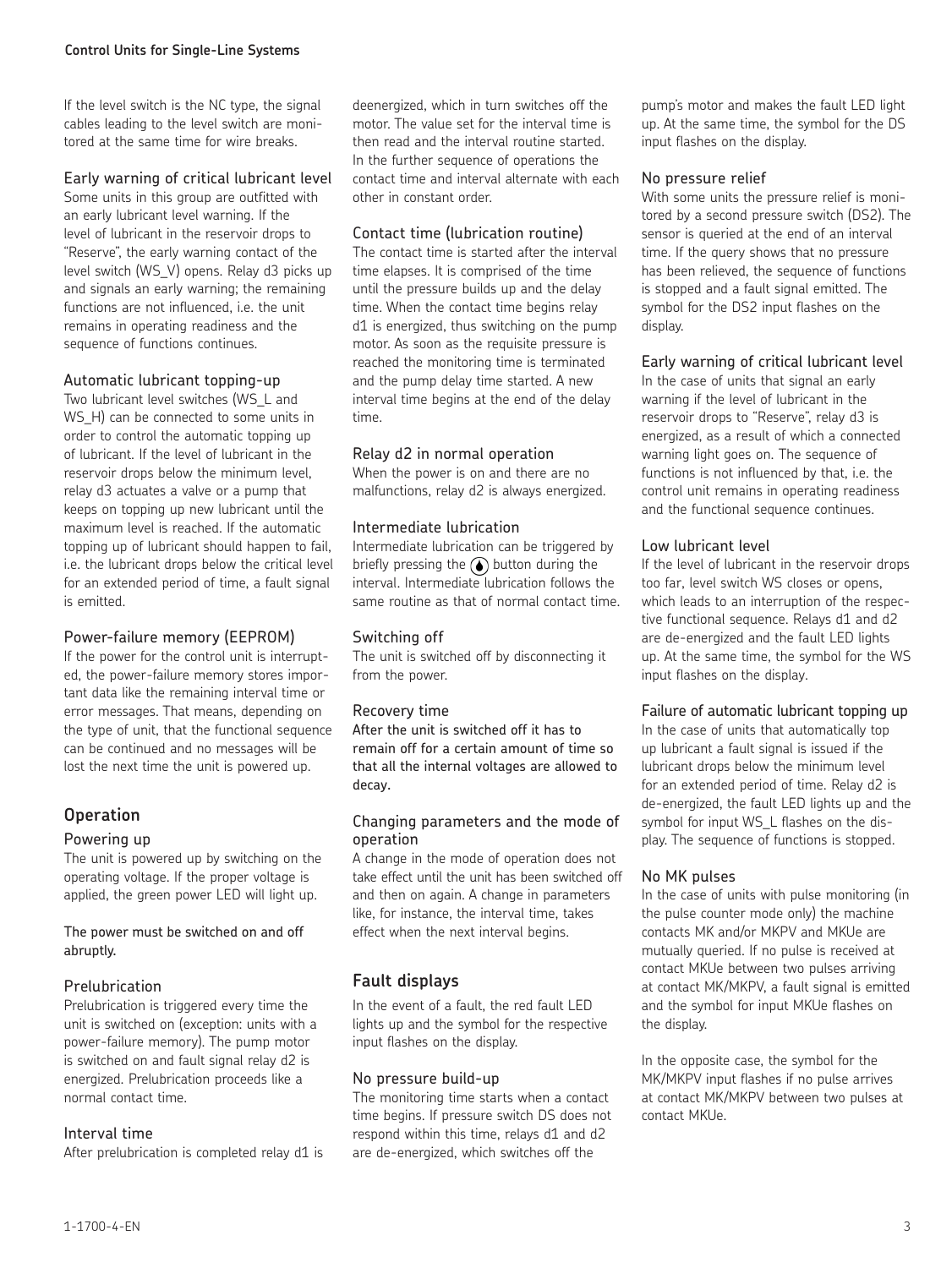# Relay d2 in faulty operation

If a fault occurs, relay d2 is de-energized and the sequence of functions is stopped.

#### Clearing an error message

An error message can only be cleared by pressing the  $\bigodot$  button, which triggers intermediate lubrication, or by turning off the power.

In the case of units with a power-failure memory the error messagecan only be cleared by pressing the  $\bigodot$  button.

A level switch error message can only be cleared if enough lubricant is topped up.

Do not clear an error message until its cause has been remedied.

# E/XZT2A02

# Modes of operation

The E/XZT2A02 control unit can be used as a pulse generator (mode B) or pulse counter (mode D).

# Scope of functions

The E/XZT2A02 comes with the following functions:

- adjustable interval time
- adjustable monitoring time
- adjustable pump delay time
- pump runtime limitation
- monitoring of pressure build-up
- monitoring of pressure relief (NO contact)
- monitoring of lubricant level (NO contact)
- interval time extension

The table shows the adjustable and preset parameters (page 5).

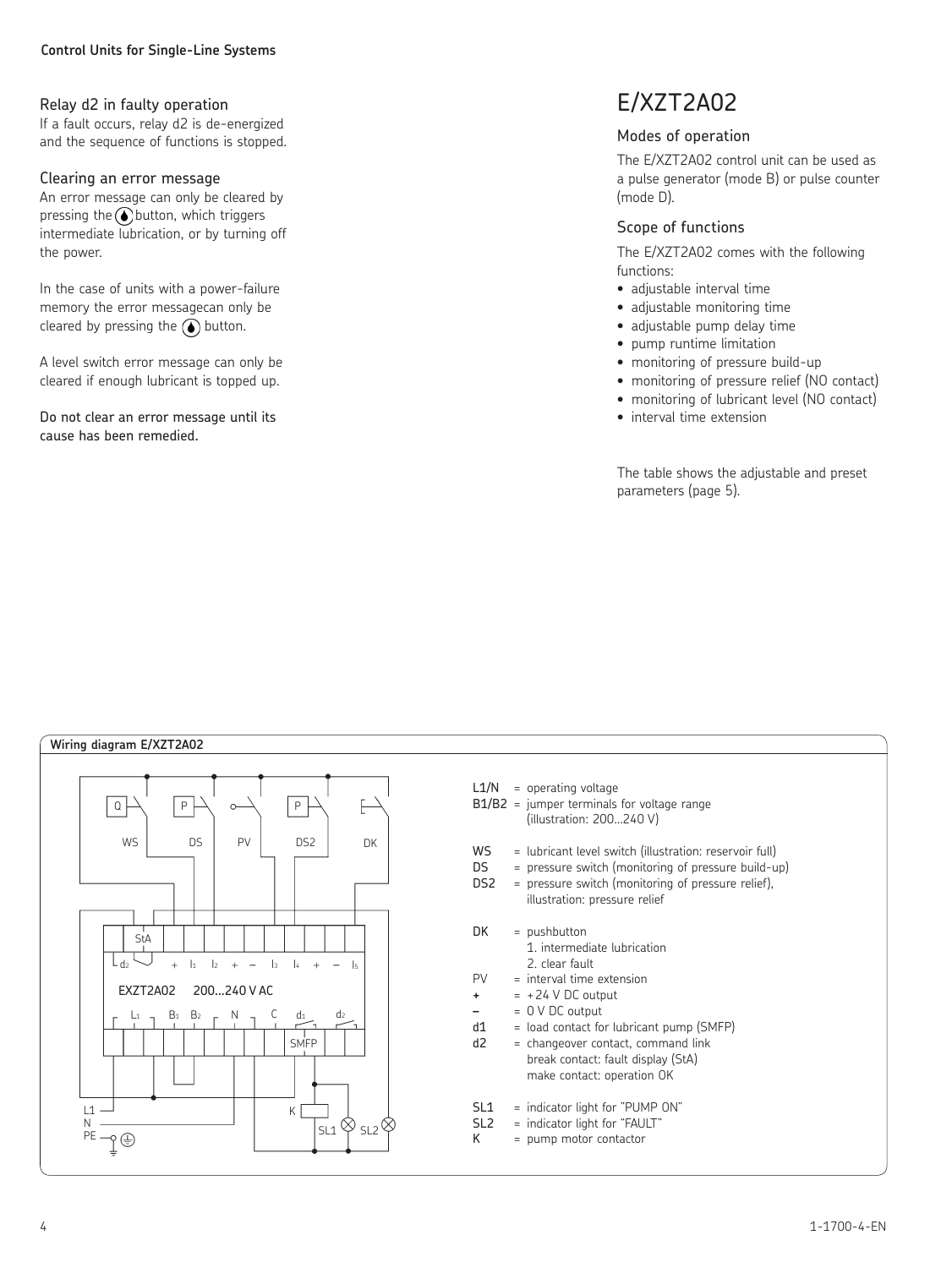# E/XZT2A05

# Modes of operation

Das Steuergerät E/XZT2A05 control unit can be used as a pulse generator (mode B) or pulse counter (mode D).

# Scope of functions

The E/XZT2A05 comes with the following functions:

- adjustable interval time
- adjustable monitoring time
- adjustable pump delay time
- pump runtime limitation
- monitoring of pressure build-up
- monitoring of lubricant level (NC contact)
- interval time extension
- pulse monitoring

The table shows the adjustable and preset parameters.

#### **Adjustable and preset parameters (E/XZT2A02 and E/XZT2A05)**

| Designation       | Abbreviation | Presetting | <b>Units</b> | Setting range                                              | <b>Units</b>      |
|-------------------|--------------|------------|--------------|------------------------------------------------------------|-------------------|
| Mode of operation | <b>BA</b>    | B          |              | <b>B</b> (pulse generator)<br>D (pulse counter)            |                   |
| Interval time     | ТP           | 10         | seconds      | 01 E 00 - 99 E 04 (mode: B)<br>01 E 00 - 99 E 04 (mode: D) | seconds<br>pulses |
| Monitoring time   | TU           | 60         | seconds      | 01 E 00 - 99 E 04                                          | seconds           |
| Delay time        | ΤN           | 15         | seconds      | $01 E 00 - 25 E 00$                                        | seconds           |

#### **Wiring diagram E/XZT2A05**



- $L1/N$  = operating voltage
- B1/B2 = jumper terminals for voltage range (illustration: 200…240 V)
- WS = lubricant level switch (illustration: reservoir full)
- DS = pressure switch (monitoring of pressure build-up)
- MKPV = machine contact/interval time extension
- MKUe = machine contact (pulse monitoring)
- $DK = pushbutton$ 
	- 1. intermediate lubrication 2. clear fault
- **+** = +24 V DC output
- **–** = 0 V DC output
- 
- $d1 =$  load contact for lubricant pump (SMFP) d2 = changeover contact, command link
	- break contact: fault display (StA) make contact: operation OK
- d3 = load contact for pulse-error display (WTE2)
- SL1 = indicator light for "PUMP ON"
- $SL2$  = indicator light for "FAULT"<br> $SL2$  = indicator light for "PULSE
- = indicator light for "PULSE ERROR"
- $K = pump motor contactor$

See important product usage information on the back cover.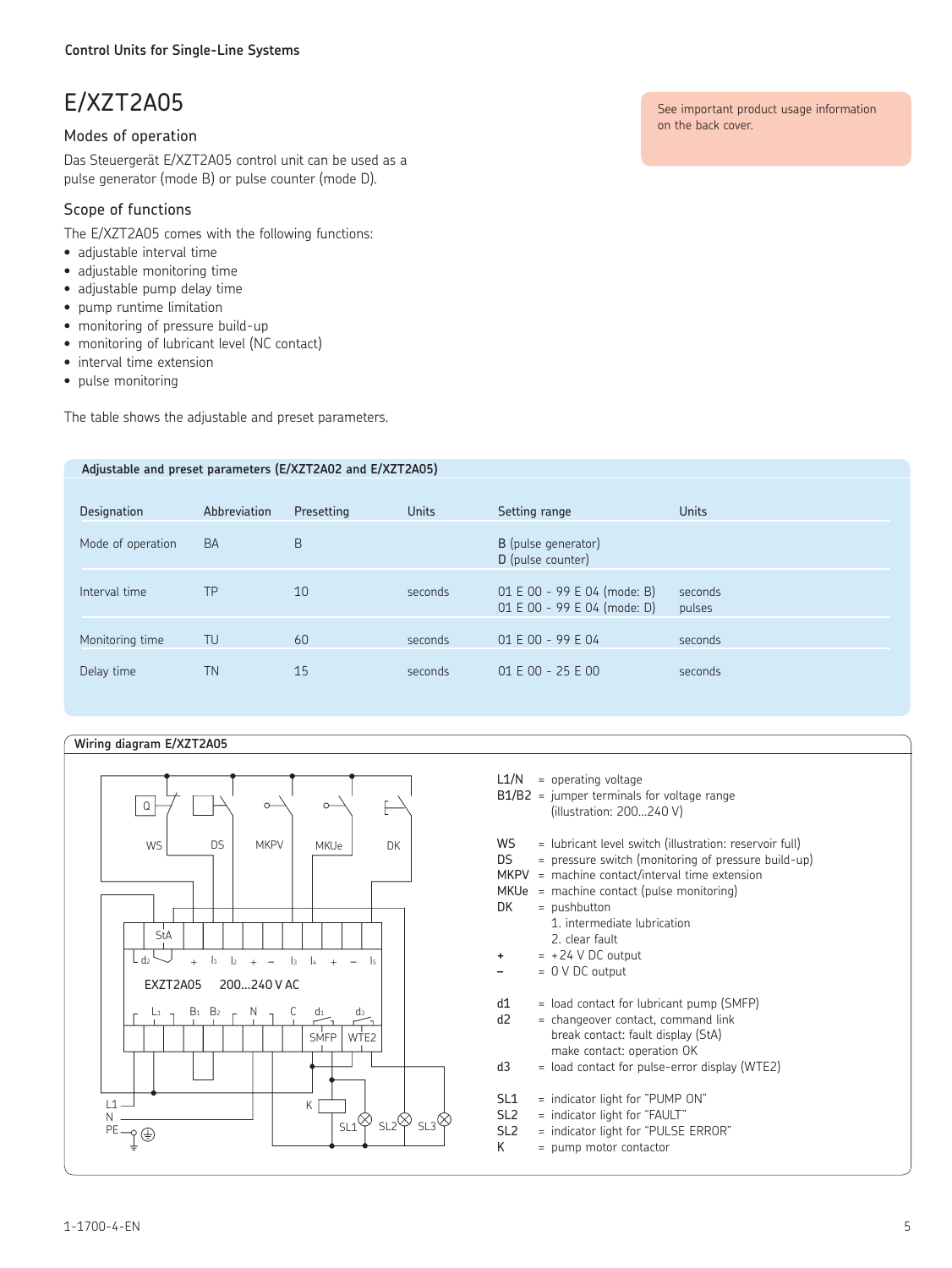# E/XZT2A07

# Modes of operation

The E/XZT2A07 control unit can be used as a pulse generator (mode B) or pulse counter (mode D).

# Scope of functions

The E/XZT2A07 comes with the following functions:

- adjustable interval time
- adjustable monitoring time
- adjustable pump delay time
- pump runtime limitation
- monitoring of pressure build-up
- monitoring of lubricant level (NC contact)
- early warning of critical lubricant level
- interval time extension

The table shows the adjustable and preset parameters.

| Adjustable and preset parameters (E/XZT2A07) |              |            |              |                                                            |                   |
|----------------------------------------------|--------------|------------|--------------|------------------------------------------------------------|-------------------|
|                                              |              |            |              |                                                            |                   |
| Designation                                  | Abbreviation | Presetting | <b>Units</b> | Setting range                                              | <b>Units</b>      |
| Mode of operation                            | <b>BA</b>    | B          |              | B (pulse generator)<br>D (pulse counter)                   |                   |
| Interval time                                | TP           | 10         | seconds      | 01 E 00 - 99 E 04 (mode: B)<br>01 E 00 - 99 E 04 (mode: D) | seconds<br>pulses |
| Monitoring time                              | TU           | 60         | seconds      | 01 E 00 - 99 E 04                                          | seconds           |
| Delay time                                   | <b>TN</b>    | 15         | seconds      | $01 E 00 - 25 E 00$                                        | seconds           |

#### **Wiring diagram E/XZT2A07**



- $L1/N$  = operating voltage
- B1/B2 = jumper terminals for voltage range (illustration: 200…240 V)
- WS = lubricant level switch (illustration: reservoir full)
- $WS_V =$  lubricant level switch (early warning of critical lubricant level) (illustration: reservoir full)
- DS = pressure switch (monitoring of pressure build-up)
- MKPV = machine contact/interval time extension
- $DK = pushbutton$
- 1. intermediate lubrication 2. clear fault
- $= +24$  V DC output
- **–** = 0 V DC output
- $d1 =$  load contact for lubricant pump (SMFP)
- d2 = changeover contact, command link break contact: fault display (StA) make contact: operation OK
- $d3 =$  load contact for display of early warning (FSWV)<br> $SL1 =$  indicator light for "PUMP ON"
	- $=$  indicator light for "PUMP ON"
- SL2 = indicator light for "FAULT"
- SL2 = indicator light for "LOW LEVEL"  $K = pump motor contactor$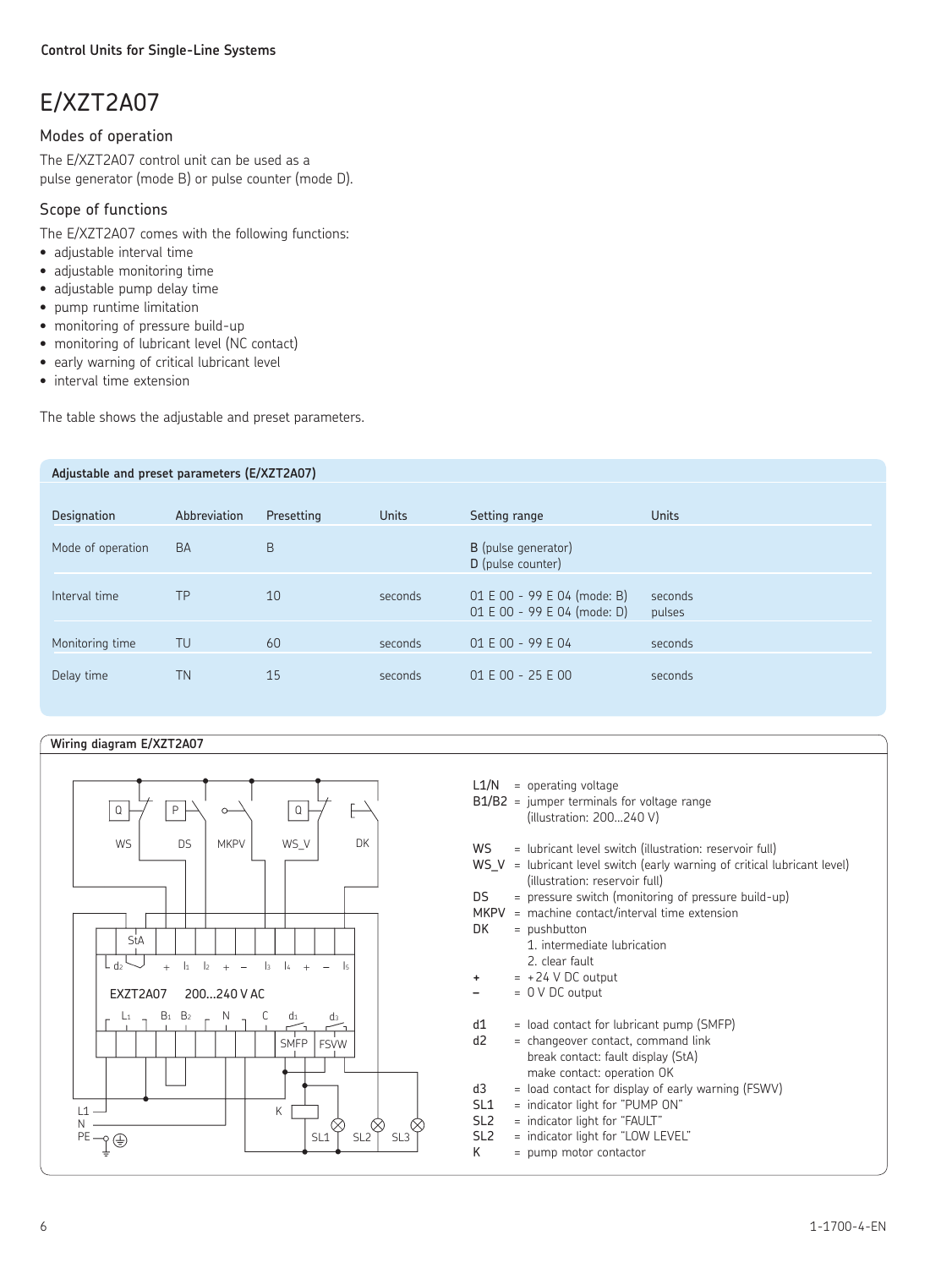# IGZ36-20, IGZ36-20-S6

# Modes of operation

The IGZ36-20 and IGZ36-20-S6 units can be used as pulse generators (mode B) and as pulse counters (mode D).

# Scope of functions

The IGZ36-20 and IGZ36-20-S6 units come with the following functions:

- adjustable interval time
- adjustable monitoring time
- adjustable pump delay time
- pump runtime limitation
- monitoring of pressure build-up
- monitoring of lubricant level (IGZ36-20: NO contact)
- monitoring of lubricant level (IGZ36-20-S6: NC contact)

The table shows the adjustable and preset parameters.

| Adjustable and preset parameters (IGZ36-20 and IGZ36-20-S6) |              |            |              |                                                            |                   |
|-------------------------------------------------------------|--------------|------------|--------------|------------------------------------------------------------|-------------------|
|                                                             |              |            |              |                                                            |                   |
| Designation                                                 | Abbreviation | Presetting | <b>Units</b> | Setting range                                              | <b>Units</b>      |
| Mode of operation                                           | <b>BA</b>    | B          |              | B (pulse generator)<br>D (pulse counter)                   |                   |
| Interval time                                               | TP           | 10         | minutes      | 01 E 00 - 99 E 04 (mode: B)<br>01 E 00 - 99 E 04 (mode: D) | minutes<br>pulses |
| Monitoring time                                             | TU           | 60         | seconds      | 01 E 00 - 10 E 01                                          | seconds           |
| Delay time                                                  | <b>TN</b>    | 15         | seconds      | 01 E 00 - 30 E 00                                          | seconds           |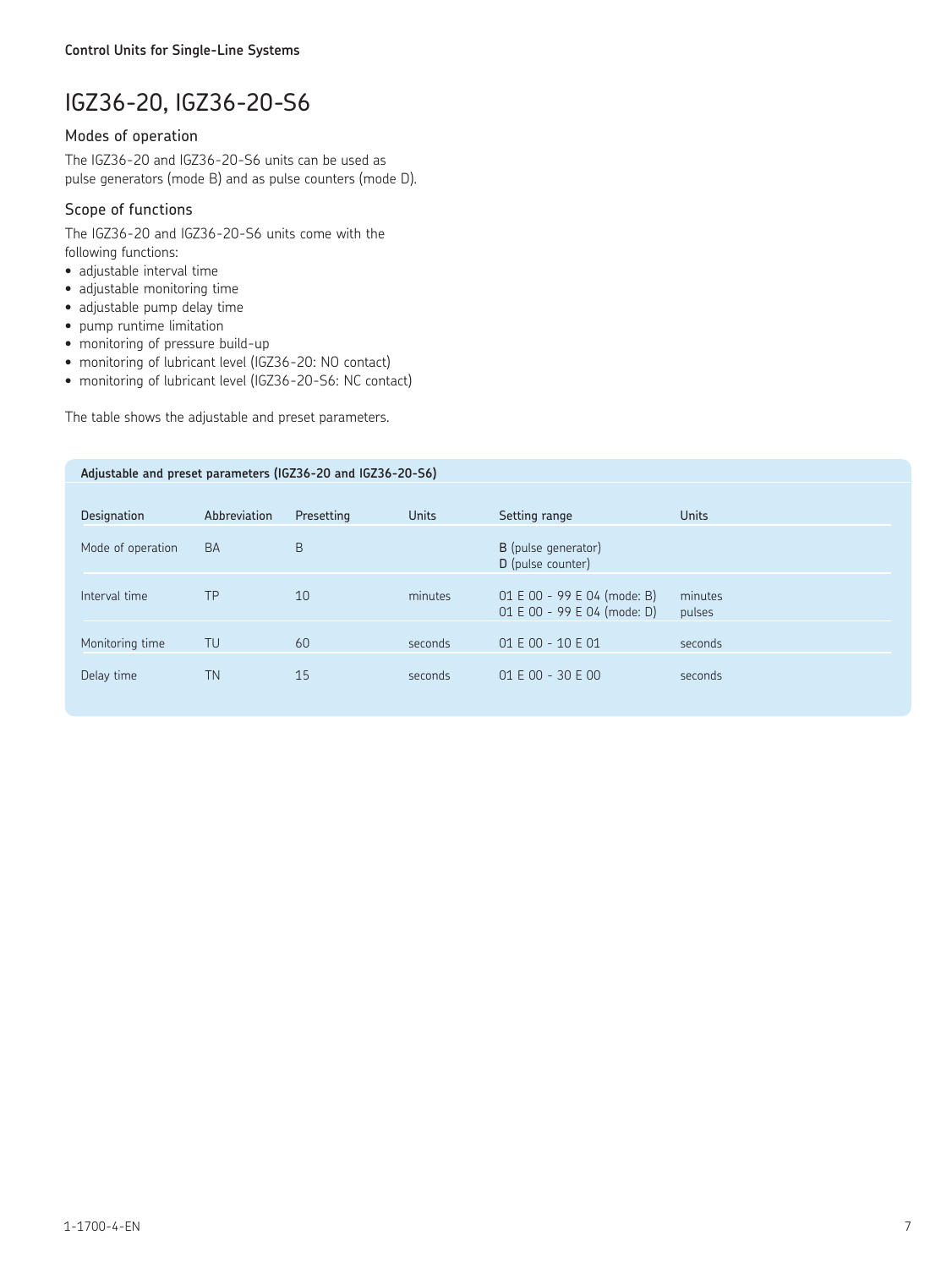# IGZ36-20





 $\lt t$ TU TF  $\lt t$ TU TN TP  $\lt t$ TU TN TP

Π

TU = monitoring time

TN = pump delay time

TP = interval time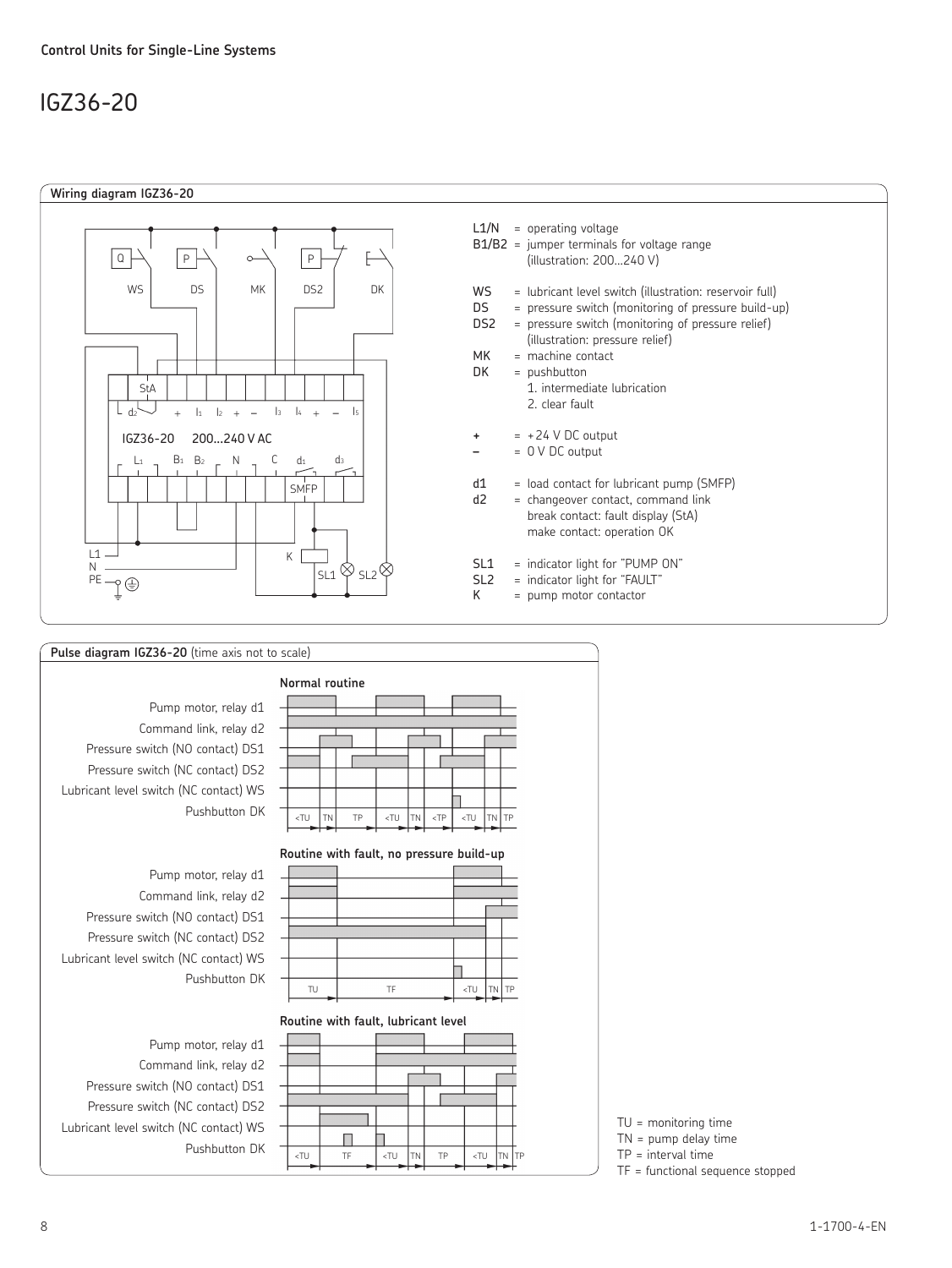# IGZ36-20-S6







TU = monitoring time

TN = pump delay time

TP = interval time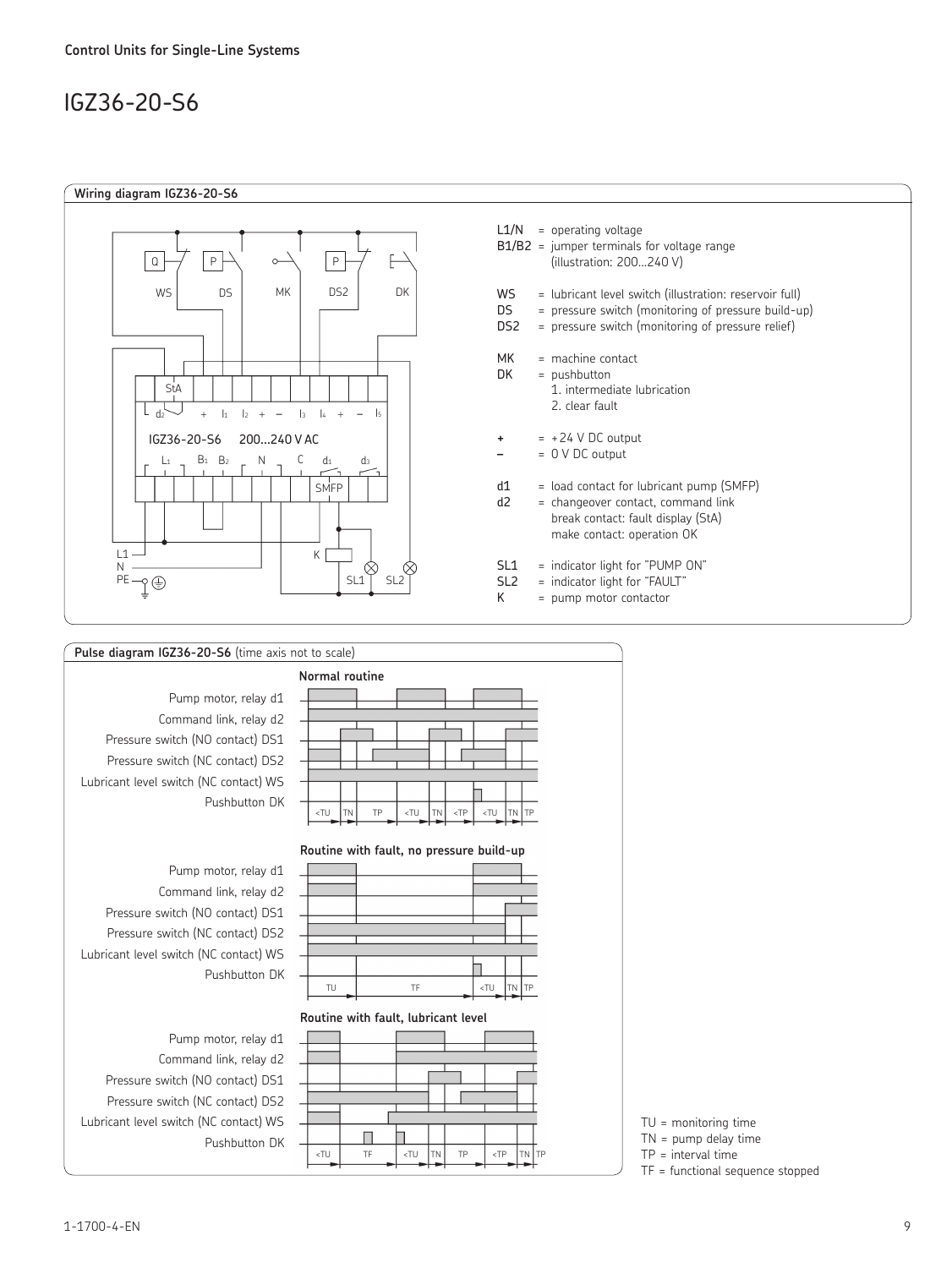# IGZ38-30, IGZ38-30-S1

## Modes of operation

The IGZ38-30 and IGZ38-30-S1 can be used as a pulse generator (mode B) and as a pulse counter (mode D).

## Scope of functions

The IGZ38-30 and IGZ38-30-S1 units come with the following functions:

- adjustable interval time
- pump runtime limitation
- monitoring of pressure build-up
- monitoring of lubricant level (IGZ38-30: NC contact)
- monitoring of lubricant level (IGZ38-30-S1: NO contact)

The table shows the adjustable and preset parameters.

| Adjustable and preset parameters (IGZ38-30 and IGZ38-30-S1) |              |            |              |                                                            |                   |
|-------------------------------------------------------------|--------------|------------|--------------|------------------------------------------------------------|-------------------|
|                                                             |              |            |              |                                                            |                   |
| Designation                                                 | Abbreviation | Presetting | <b>Units</b> | Setting range                                              | <b>Units</b>      |
| Mode of operation                                           | <b>BA</b>    | B          |              | B (pulse generator)<br>D (pulse counter)                   |                   |
| Interval time                                               | TP           | 10         | minutes      | 01 E 00 - 99 E 04 (mode: B)<br>01 E 00 - 99 E 04 (mode: D) | minutes<br>pulses |
| Monitoring time                                             | TU           | 60         | seconds      | non-adjustable                                             |                   |
| Delay time                                                  | <b>TN</b>    | 15         | seconds      | non-adjustable                                             | seconds           |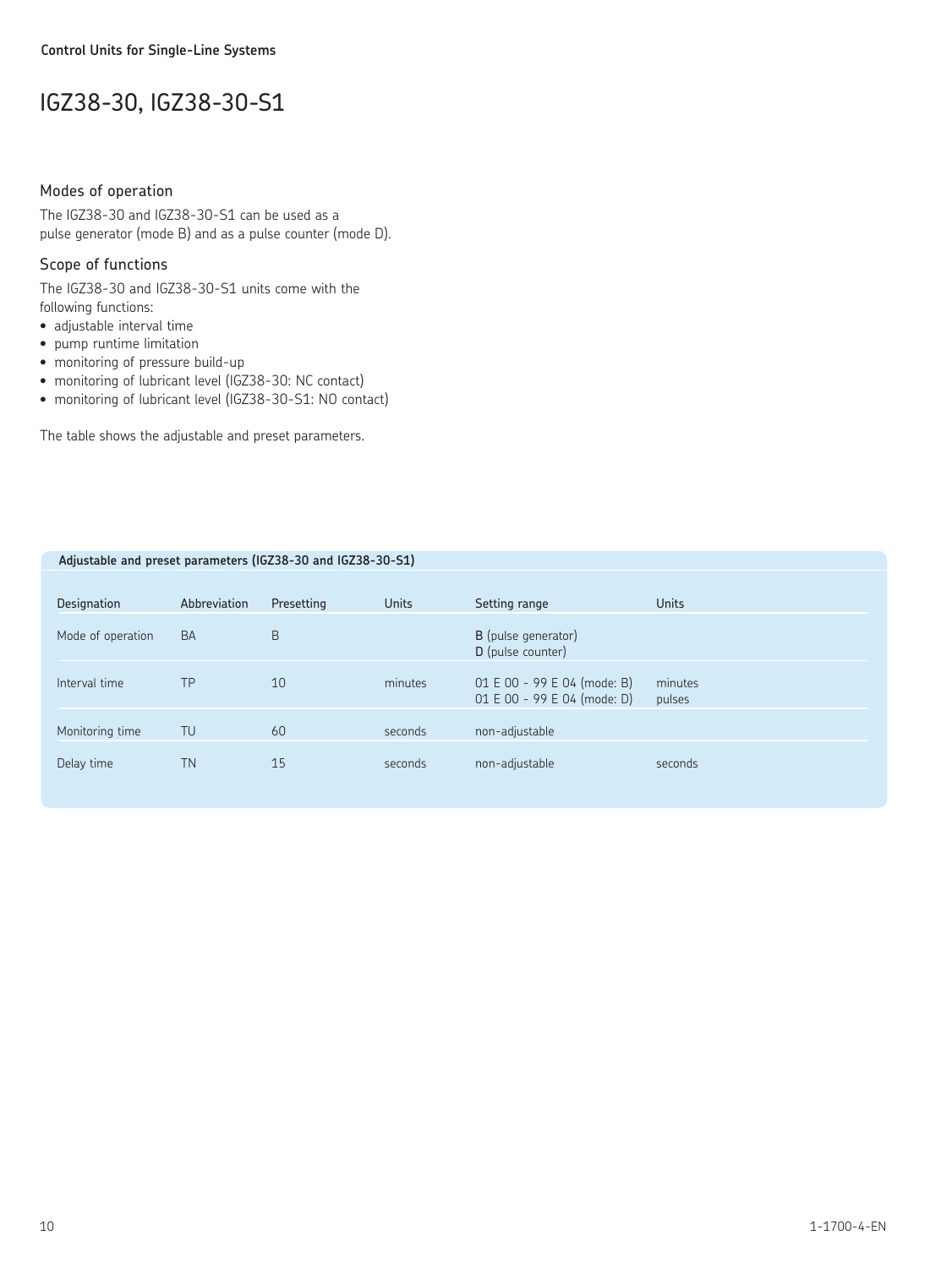# IGZ38-30



| Pulse diagram IGZ38-30 (time axis not to scale)                                                                                               |                                                                                                                          |
|-----------------------------------------------------------------------------------------------------------------------------------------------|--------------------------------------------------------------------------------------------------------------------------|
|                                                                                                                                               | Normal routine                                                                                                           |
| Pump motor, relay d1<br>Command link, relay d2<br>Pressure switch (NO contact) DS1<br>Lubricant level switch (NO contact) WS<br>Pushbutton DK | <tu<br><tu<br>TP<br/><tu<br><b>TN</b><br/>TP<br/><b>TN</b><br/><math>&lt;</math>TP<br/><b>TN</b></tu<br></tu<br></tu<br> |
|                                                                                                                                               | Routine with fault, no pressure build-up                                                                                 |
| Pump motor, relay d1<br>Command link, relay d2<br>Pressure switch (NO contact) DS1<br>Lubricant level switch (NO contact) WS                  |                                                                                                                          |
| Pushbutton DK                                                                                                                                 | TF<br><tu<br>TP<br/>TU<br/><b>TN</b></tu<br>                                                                             |
| Pump motor, relay d1                                                                                                                          | Routine with fault, lubricant level                                                                                      |

Command link, relay d2 Pressure switch (NO contact) DS1 Lubricant level switch (NO contact) WS



TN = pump delay time

TP = interval time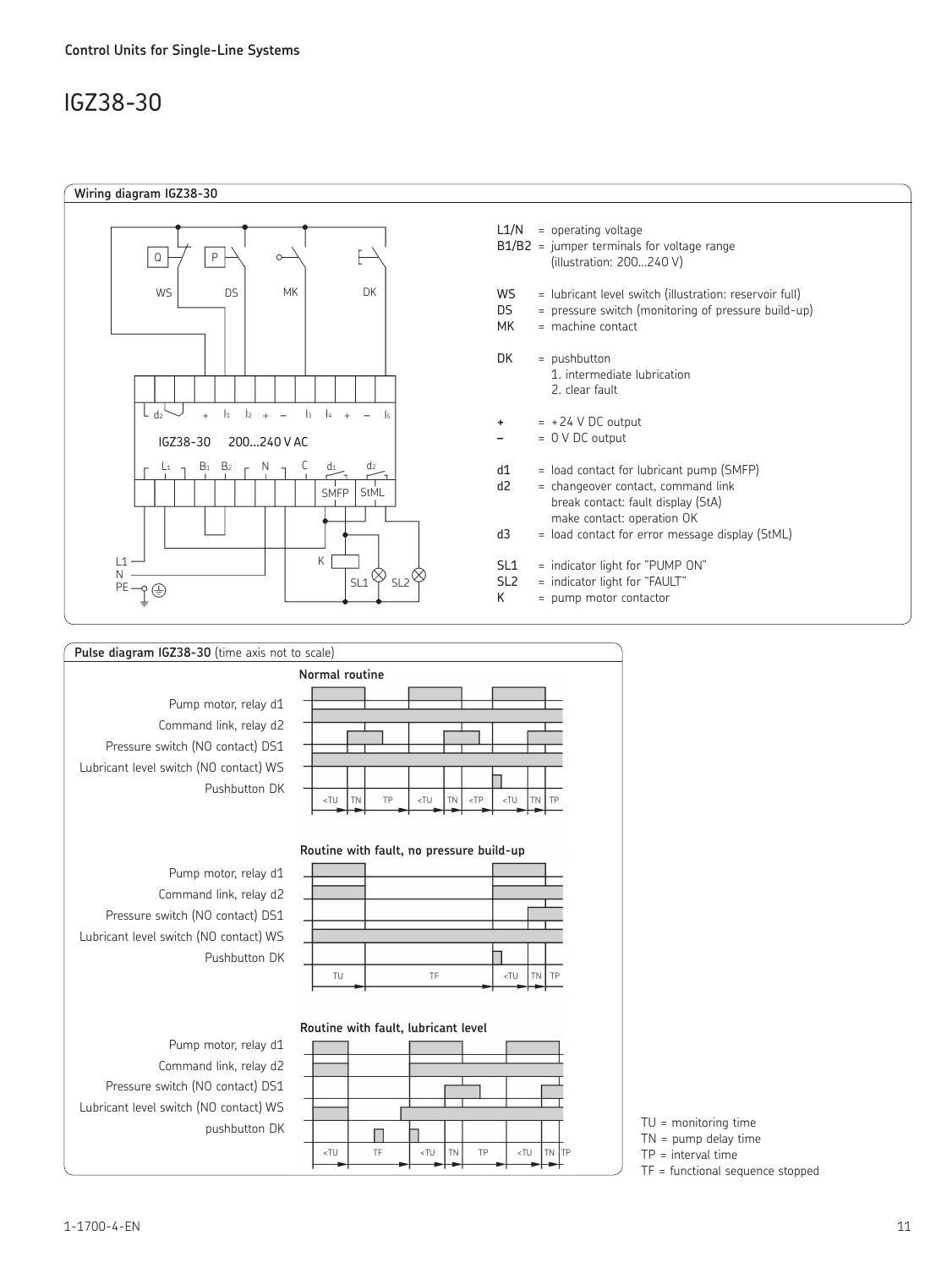# IGZ38-30-S1





Pushbutton DK

<TU TF <TU TN TP <TU TN TP

TU = monitoring time TN = pump delay time TP = interval time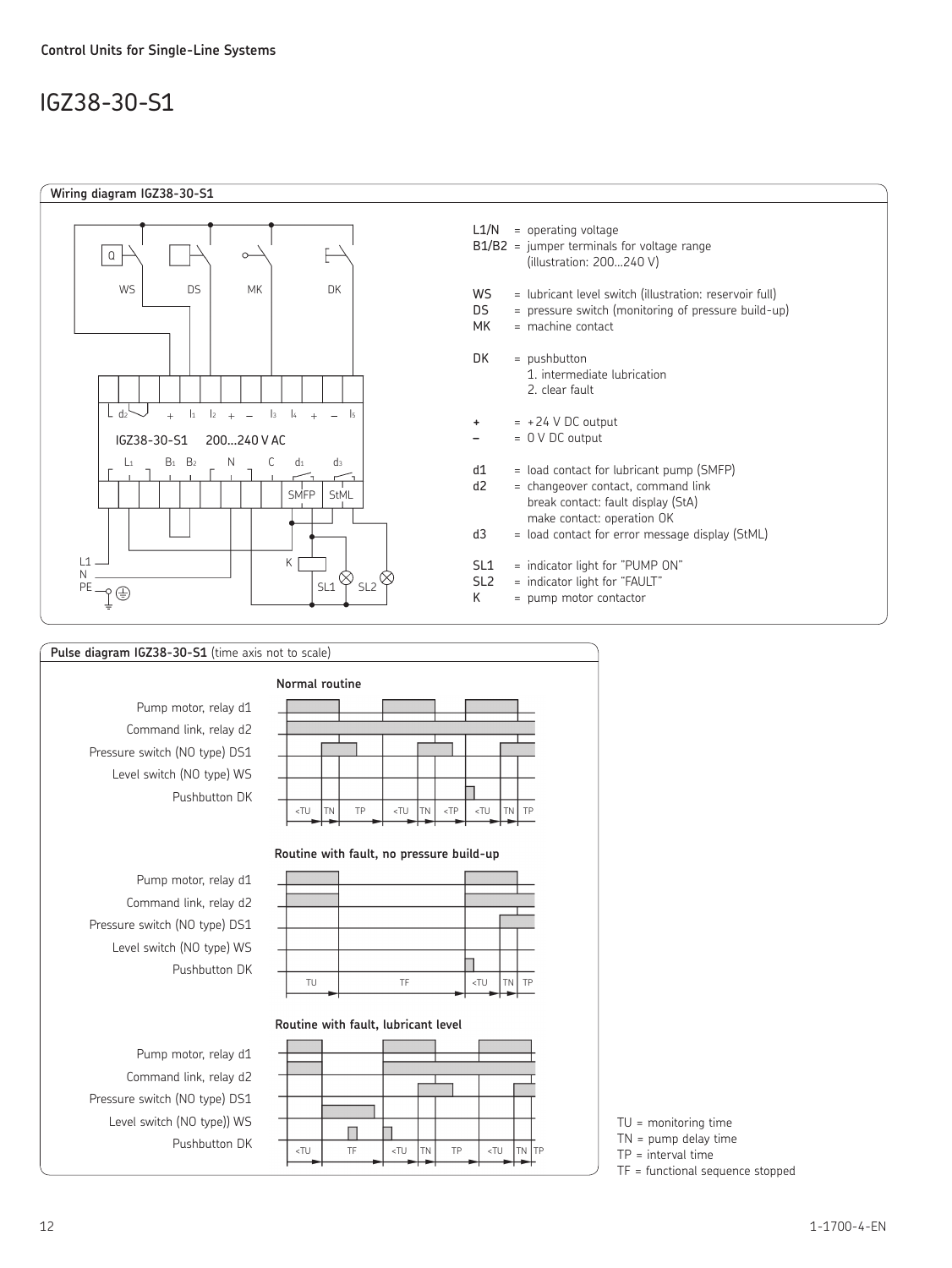# IGZ51-20-S3

#### Modes of operation

The IGZ51-20-S3 unit has an activable mains-failure memory (EEPROM). That results in the following modes of operation:

**A** pulse generator with EEPROM

- **B** pulse generator without EEPROM
- **C** pulse generator with EEPROM

**D** pulse generator without EEPROM

## Scope of functions

The IGZ51-20-S3 comes with the following functions:

- adjustable interval time
- adjustable pump delay time
- adjustable monitoring time
- pump runtime limitation
- monitoring of pressure build-up
- monitoring of pressure relief
- monitoring of lubricant level (NO contact)
- interval time extension
- activable mains-failure memory

The table shows the preset and adjustable parameters.

 **Adjustable and preset parameters (IGZ51-20-S3)**

## Operation with power-failure memory

In the event of a power failure, the power-failure memory stores the values for the remaining interval time or any error messages. So the unit can continue the control process at the point at which it was interrupted as soon as the power is restored.

If the power is interrupted during the monitoring time or pump delay time, the unit continues the control process with an interval. Any error message is not cleared by the interruption of power.

| Designation       | Abbreviation | Presetting     | Units   | Setting range                                                                                                                                  | <b>Units</b>      |
|-------------------|--------------|----------------|---------|------------------------------------------------------------------------------------------------------------------------------------------------|-------------------|
| Mode of operation | <b>BA</b>    | $\overline{A}$ |         | A (pulse generator with EEPROM)<br>B (pulse generator without EEPROM)<br>C (pulse generator with EEPROM)<br>D (pulse generator without EEPROM) |                   |
| Monitoring time   | <b>TP</b>    | 60             | seconds | 01 E 00 - 10 E 01                                                                                                                              | seconds           |
| Interval time     | TU           | 10             | minutes | 01 E 00 - 99 E 04 (mode: A, B)<br>01 E 00 - 99 E 04 (mode: C, D)                                                                               | minutes<br>pulses |
| Delay time        | TN           | 15             | seconds | $01 E 00 - 99 E 03$                                                                                                                            | seconds           |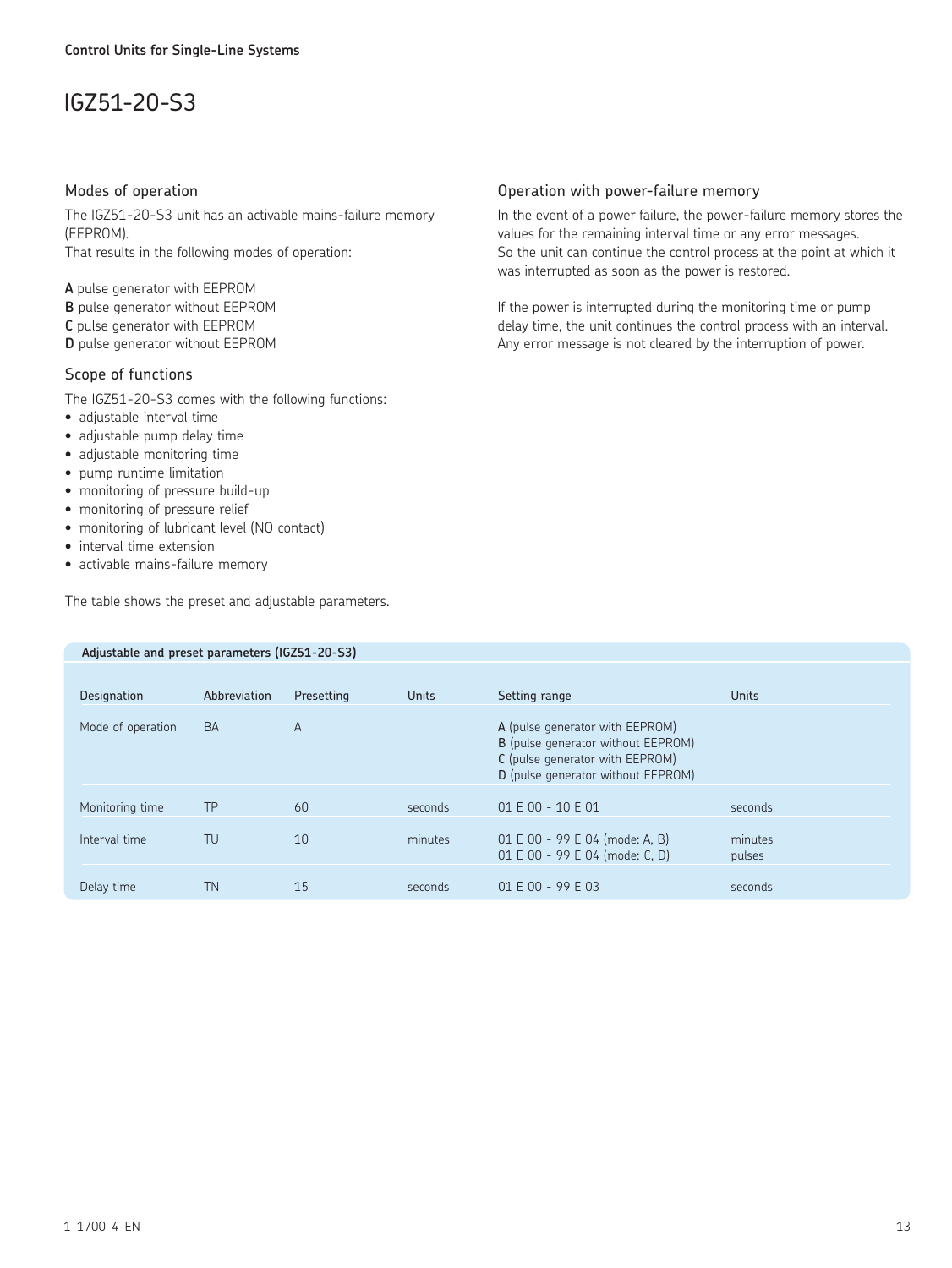# IGZ51-20-S3



# **Pulse diagram IGZ51-20-S3** (time axis not to scale) **Normal routine** Pump motor, relay d1 Command link, relay d2 Pressure switch (NO type) DS1 Pressure switch (NC type) DS2 Level switch (NO type) WS Pushbutton DK  $T$ U TN TP  $\left| \frac{1}{T} \right|$  TP  $\left| \frac{1}{T} \right|$  TN  $\left| \frac{1}{T} \right|$  TU  $\left| \frac{1}{T} \right|$ **Routine with fault, no pressure build-up** Pump motor, relay d1 Command link, relay d2 Pressure switch (NO type) DS1 Pressure switch (NC type) DS2 Level switch (NO type) WS ⊓ Pushbutton DK TU TF <TU TN TP **Routine with fault, lubricant level** Pump motor, relay d1 Command link, relay d2 Pressure switch (NO type) DS1 Pressure switch (NC type) DS2 Level switch (NO type) WS Pushbutton DK TU = monitoring time  $\left\{ T\left( \begin{array}{ccc} 1 & 0 \\ 0 & 1 \end{array} \right) \right\}$   $\left\{ T\left( \begin{array}{ccc} 1 & 0 \\ 0 & 1 \end{array} \right) \right\}$   $\left\{ T\left( \begin{array}{ccc} 1 & 0 \\ 0 & 1 \end{array} \right) \right\}$   $\left\{ T\left( \begin{array}{ccc} 1 & 0 \\ 0 & 1 \end{array} \right) \right\}$   $\left\{ T\left( \begin{array}{ccc} 1 & 0 \\ 0 & 1 \end{array} \right) \right\}$   $\left\{ T\left( \begin{array}{ccc}$

TN = pump delay time

TP = interval time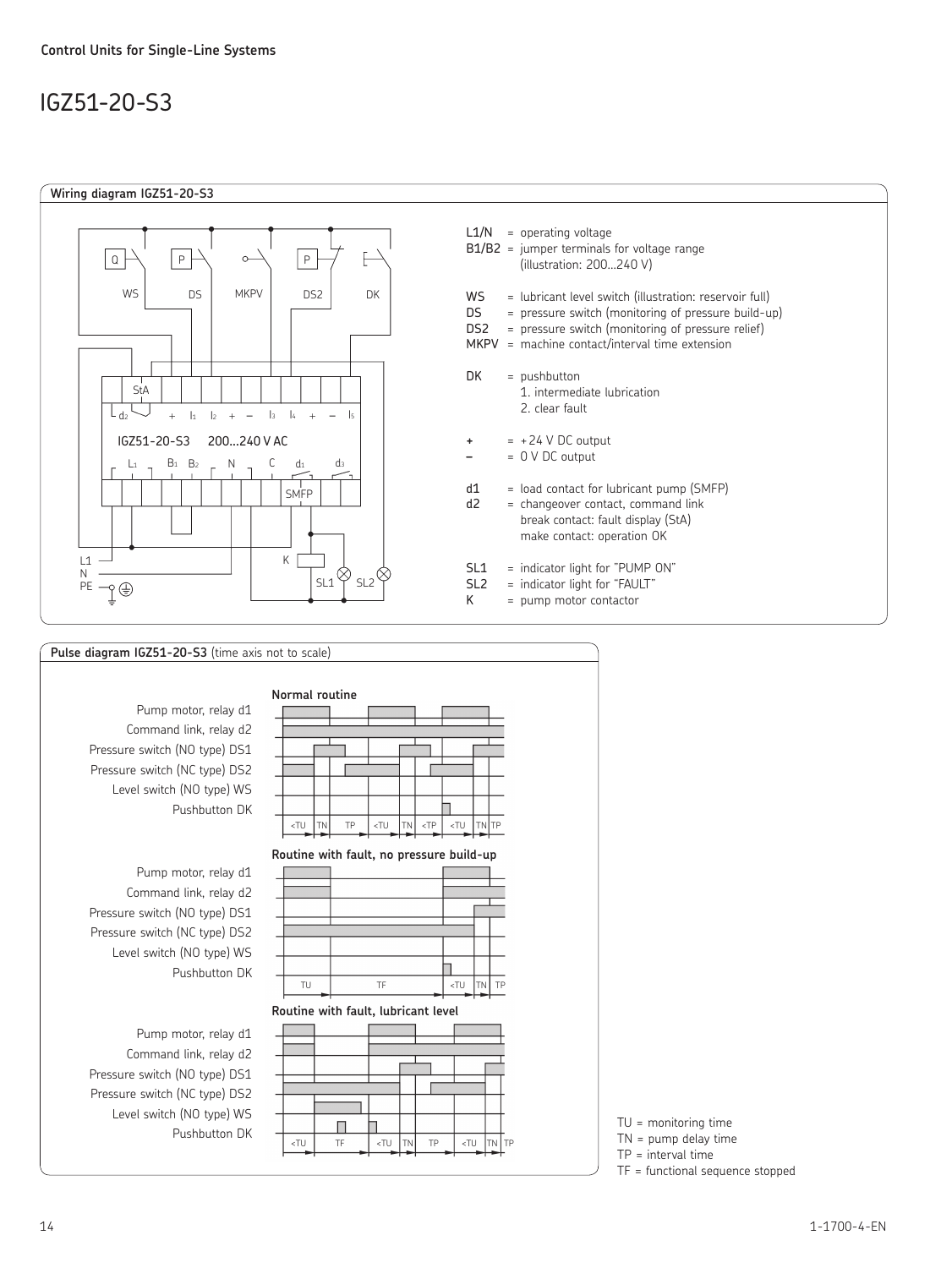

## **Technical Data Version +471 / +472**

| Rated input voltage Un<br>Version +471 100120 V AC or 200240 V AC<br>Version +472 2024 V DC or AC                                   | Output voltage for inputs<br>and external loads $\ldots$ , $\ldots$ , $\ldots$ , $\ldots$ , 24 V DC +10% / -15%                                                                                                                     |
|-------------------------------------------------------------------------------------------------------------------------------------|-------------------------------------------------------------------------------------------------------------------------------------------------------------------------------------------------------------------------------------|
| Rated value of input voltage<br>Version +471 0.85 Un to 1.1 Un                                                                      | Rated output current ("+" outputs) 110 mA<br>of that figure for external loads max. 60 mA                                                                                                                                           |
| (85132 V / 170264 V)<br>Version +472 0.85 Un to 1.1 Un $(1726.4)$                                                                   | MK input, max. input frequency. 30 Hz<br>Pulse duty factor $\ldots$ , $\ldots$ , $\ldots$ , $\ldots$ , $1:1$                                                                                                                        |
| Rated frequency<br>Version +471 5060 Hz<br>Version +472 DC or 5060 Hz                                                               | Conductor connection (flexible)<br>with tubular end sleeves $\ldots \ldots \ldots$ max. 2.5 mm <sup>2</sup> or 2× 0.75 mm <sup>2</sup><br>with twin tubular end sleeves max. $2 \times 1.5$ mm <sup>2</sup><br>stripped length 8 mm |
| Rated value of frequency<br>Version +471 4961 Hz<br>Version +472 DC or 4961 Hz                                                      | Type of enclosure (version E) IP 30, IP 20 terminals<br>Safety class (version E) II                                                                                                                                                 |
| Release value of Un. max. 10%<br>Recovery time $\ldots \ldots \ldots \ldots 1$ s                                                    | Rated insulation voltage 250 V AC<br>Pollution degree 2<br>Operating temperature 0 to +60 °C<br>Storage temperature $\ldots \ldots \ldots \ldots -25$ to +70 °C                                                                     |
| Residual ripple of input voltage<br>Version +471 not applicable<br>Version +472 DC: max. 5%                                         | Dimensions B×H×T (version E) approx. 70mm × 75 mm × 110 mm<br>Voltage endurance to EN 61131-2 and EN 50178<br>Power supply / relay contacts 1780 V                                                                                  |
| Max. fusing $\ldots \ldots \ldots \ldots \ldots 6.3$ A<br>Max. switching current 5 A AC<br>Max. relay switching voltage 250 V AC    | Power supply / electronics. 2830 V<br>Relay contacts / electronics 2830 V                                                                                                                                                           |
| Overvoltage category to<br>DIN VDE 0110 III<br>Rated voltage of inputs 24 V DC<br>Input impedance $\ldots$ 2.4 K $\Omega$ $\pm$ 10% | <b>EMV</b><br>Immunity EN 61000-6-2<br>Emitted interference. EN 500081-1                                                                                                                                                            |
| Input level low $\ldots$ 0 V+4 V<br>Input level high 410 V+26.4 V                                                                   | Dynamic strength to EN 60068-2-6 10-57 Hz; 0.075 mm<br>(amplitude)<br>Impact resistance to EN 600068-2-27. . 15 g; 11 ms (half-sine)                                                                                                |
| Coincidence factor<br>for the inputs $\dots$ $\dots$ $\dots$ $\dots$ $\dots$ $\dots$ max. 0.8                                       |                                                                                                                                                                                                                                     |